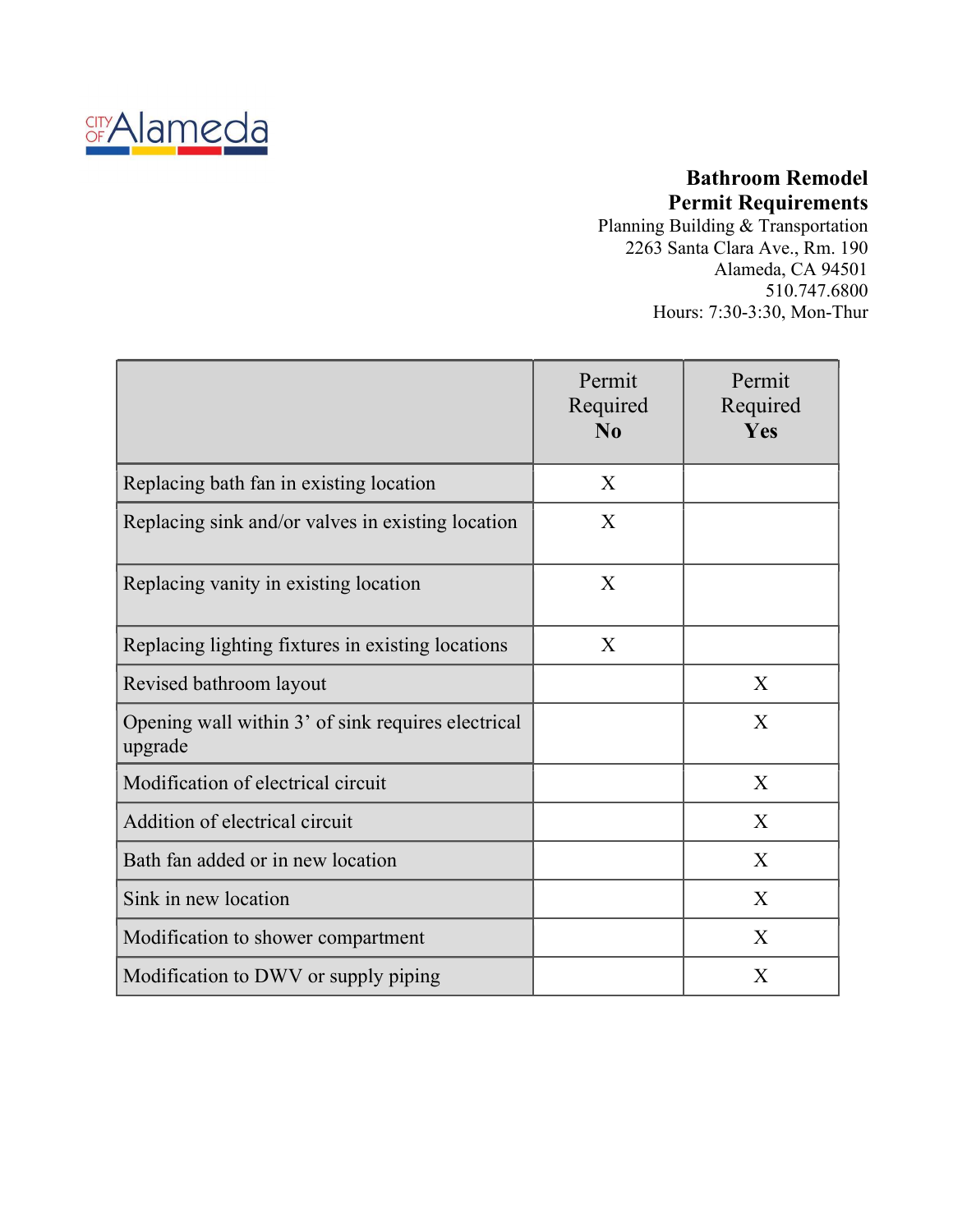# ARCHITECTURAL

- Do not cover any portion of the installation until inspected and instructed: "Okay to cover".
- Ceiling height. Bathrooms shall have a ceiling height  $\geq 6'$ -8". CRC R305.1
- Shower compartments and walls above bathtubs with installed shower heads shall be finished with a smooth, nonabsorbent surface to a height  $\geq$  72" above the drain inlet. CRC R307
- Glazing. Glass in bathrooms shall be safety glazed (i.e., tempered) when installed in the following locations: CRC R308.4
	- o Doors and enclosures for hot tubs, saunas, bathtubs, and showers.
	- o Windows in building walls enclosing hot tubs, saunas, bathtubs, and showers where the bottom exposed edge of the glazing is  $\leq 60$ " above the standing surface
	- o EXCEPTIONS: Glazing that is  $\geq 60$ ", measured horizontally from the water's edge of a bathtub, hot tub, spa, whirlpool, or swimming pool.
	- o After market film is not a substitute for tempered glazing.

#### PLUMBING

- No water closet or bidet shall be set closer than 15" from its center to a side wall or obstruction or closer than 30" center to center to a similar fixture. The clear space in front of a water closet, lavatory, or bidet shall be  $\geq$  24" CPC 402.5
- Shower compartments shall have a minimum finished interior area of 1,024 sq. in. and shall be capable of encompassing a 30" circle. CPC 408.6
- Curbless shower: liner must extend  $\geq 2$  into the bathroom. Per the Building Official
- Shower doors shall provide a minimum 22" clear opening. Doors must swing outwards or both ways. CPC 408.5
- Control valves and shower heads shall be arranged so that the showerhead does not discharge directly at the entrance to the compartment. CPC 408.9
- Shower and tub-shower combinations shall be provided with individual control valves of the pressure balance, thermostatic, or combination mixing valve type that provide scald and thermal shock protection. CPC 408.3
- An anti-syphon device is required on handheld showers. CPC 417.3
- Existing 1.5" shower waste ok. Replace fouling chamber with 2". 1.5" trap to remain. Per the Building Official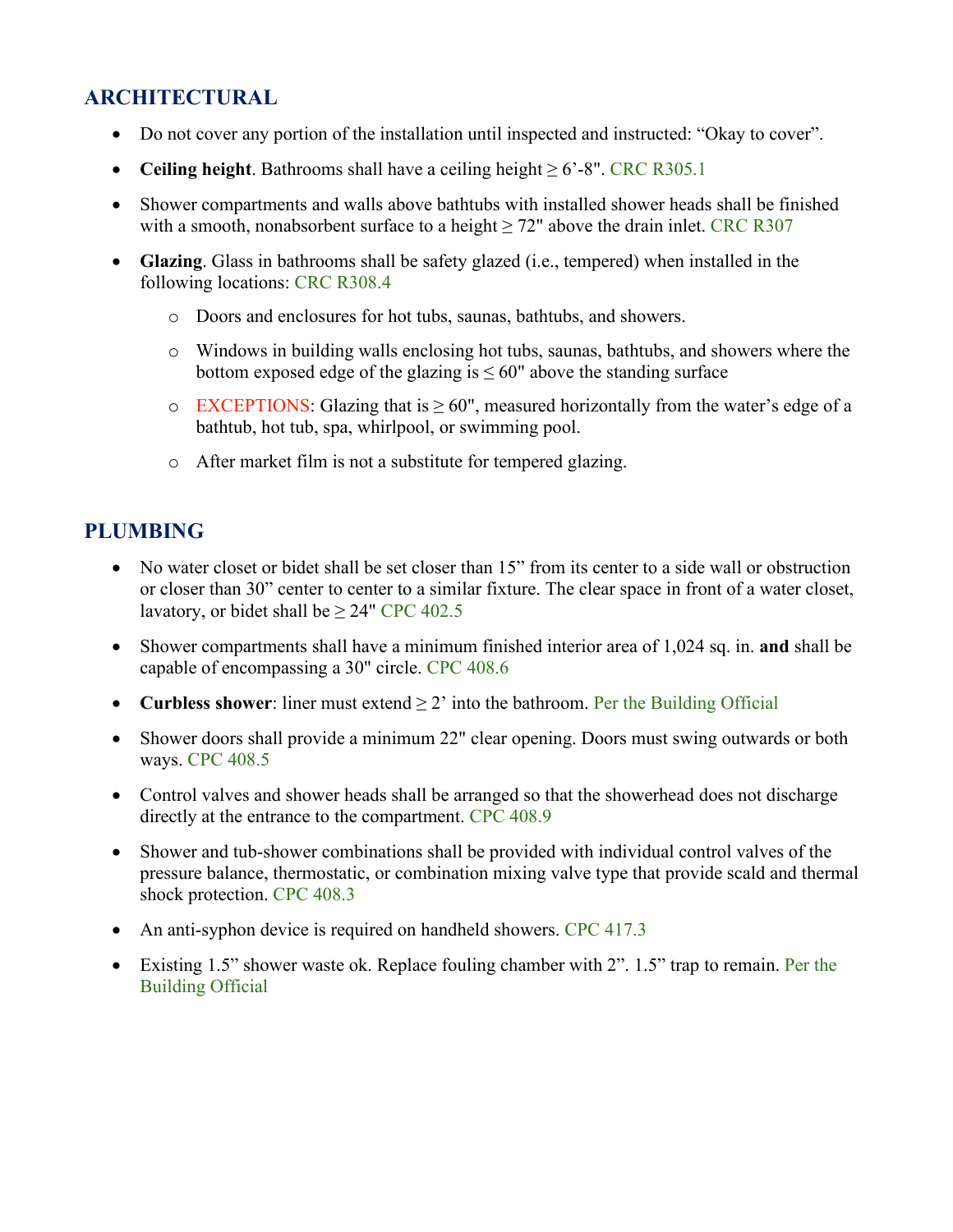#### FLOW RATES

| WC.                               | 1.28 CPC 411.2            |
|-----------------------------------|---------------------------|
| Faucet                            | $1.2 \quad$ CPC 407.2.1.2 |
| Shower Head 1.8 CPC 408.2         |                           |
| Commercial Faucet 0.5 CPC 407.2.1 |                           |
| Metering Faucet 0.2 CPC 407.2.2.1 |                           |

## MECHANICAL

- Rooms containing bathtubs, showers, spas, and similar bathing fixtures shall be mechanically ventilated at  $\geq$  25 cubic feet per minute. Non exterior exhausted fans (charcoal filter) are not allowed in shower rooms. CRC R303.3.1 & CMC Table 403.7
- Bath fans shall be humidistat controlled unless functioning as a component of a whole house ventilation system. The humidistat can be a hardwired component of the fan or a humidistat switch. CGBC 4.506.1.2
- A bath fan is not required unless a fixture is added. Per the Building Official

## ELECTRICAL

- At least 1 receptacle shall be installed in bathrooms  $\leq$  3' of the outside edge of each basin. CEC 210.52(D)
- Sheetrock opened within 3' of the sink requires electrical upgrade to current code. Per the Building Official
- All receptacles must be tamper resistant. CEC  $210.52(D)$
- GFCI protection is required for all receptacles installed in bathrooms. CEC  $210.8(A)(1)$
- A dedicated 20-Amp circuit shall be provided to specifically serve all bathroom receptacles or a dedicated 20-Amp circuit shall be provided to serve the entire load from each bathroom. CEC 210.11(C)(3)
- Light fixtures located within tub or shower enclosures are to be labeled suitable for wet environments. CEC 410.10(A)
- All installed luminaires shall be high-efficacy. CEC  $150(K)(5)$
- Exhaust fans shall be switched separately from lighting systems. CEC  $150(K)(2)(B)$
- At least 1 luminaire shall be controlled by a vacancy sensor. CEC  $150(K)(2)(J)$
- Class 2 wire is required for low voltage lighting. CEC 725.121